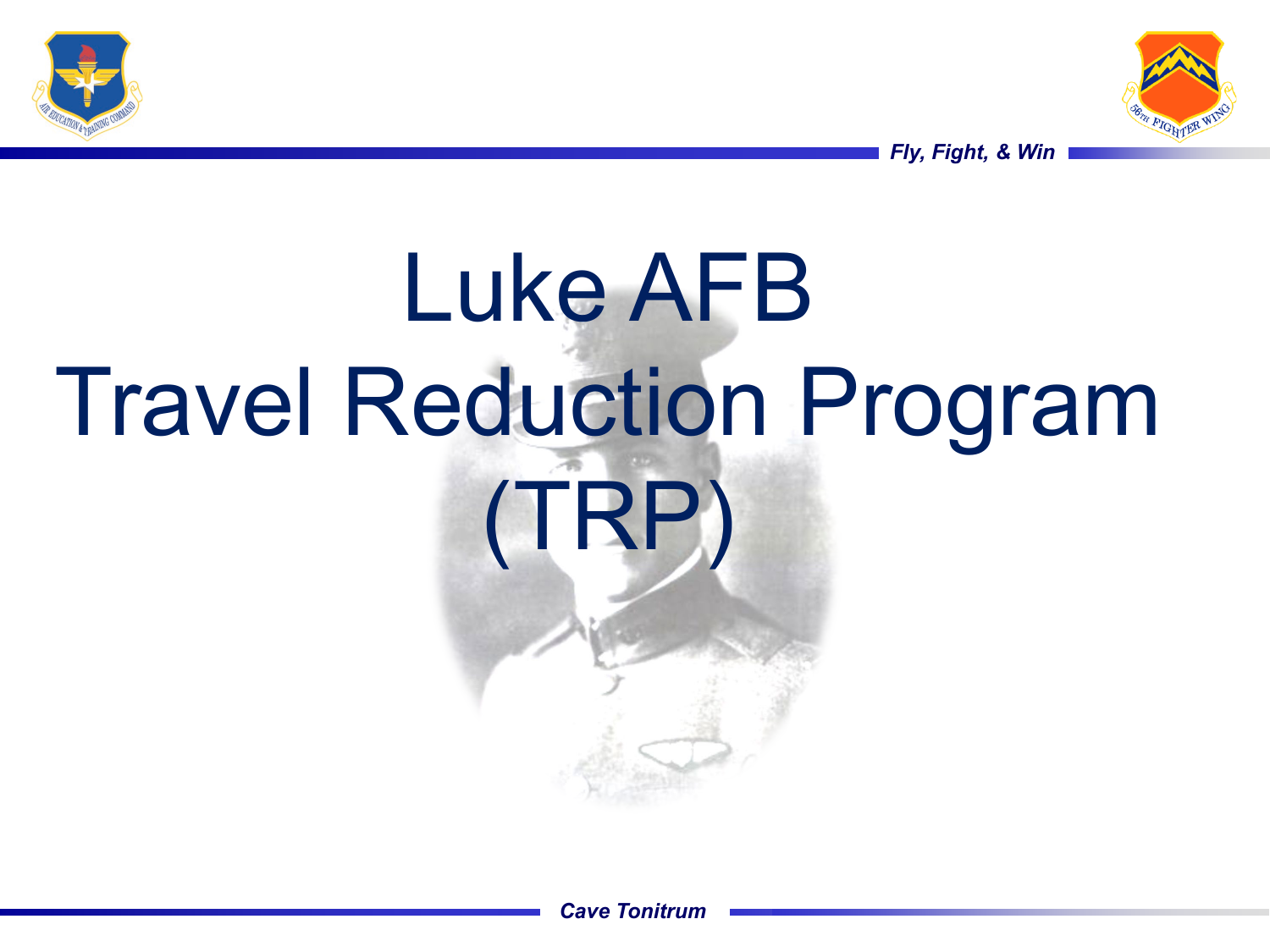

## What is a TRP?



- *Fly, Fight, & Win* • The TRP began in 1989 as a State of Arizona response to a court ruling requiring greater efforts to reduce air pollution
- Commuters are a significant contributor to regional air pollution
- A Maricopa County Air Quality Department regulation that applies to all employers with >50 employees
- Goal to reduce single occupancy vehicle trips
	- Vanpool, carpool, bus, light rail, bike, walk
- Progress tracked through annual commute survey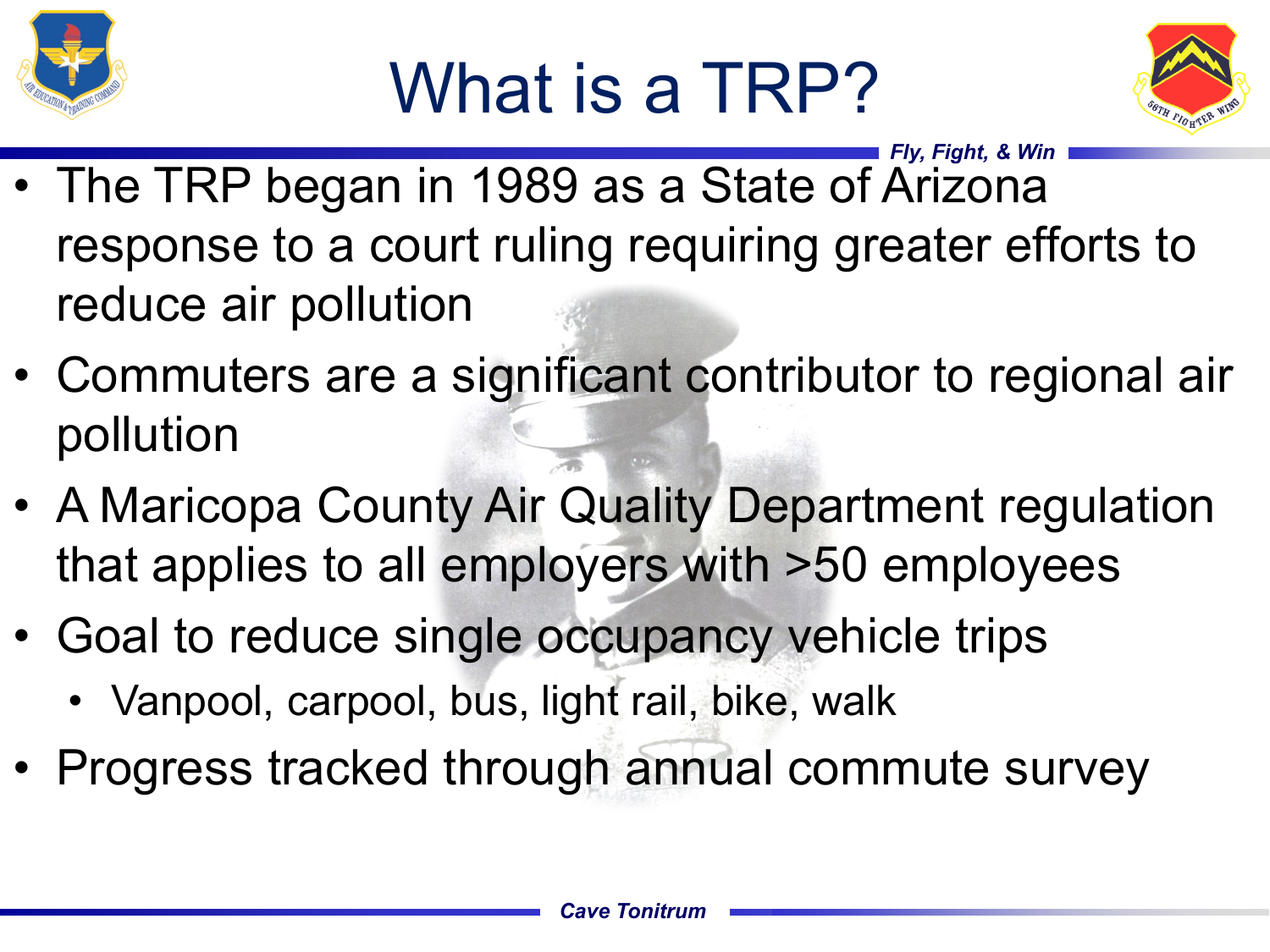

## Luke AFB TRP



- *Fly, Fight, & Win* • Air Force supports travel reduction nationwide via Mass Transit Benefit Program
- Policy to provide mass transit benefits to reduce air pollution and traffic congestion, preserve the environment, and expand transportation alternatives
- Benefit in the form of a subsidy for Vanpool and Bus riders
	- Vanpool riders up to \$280 per month via debit card
	- Bus riders free via Platinum Plus Bus Card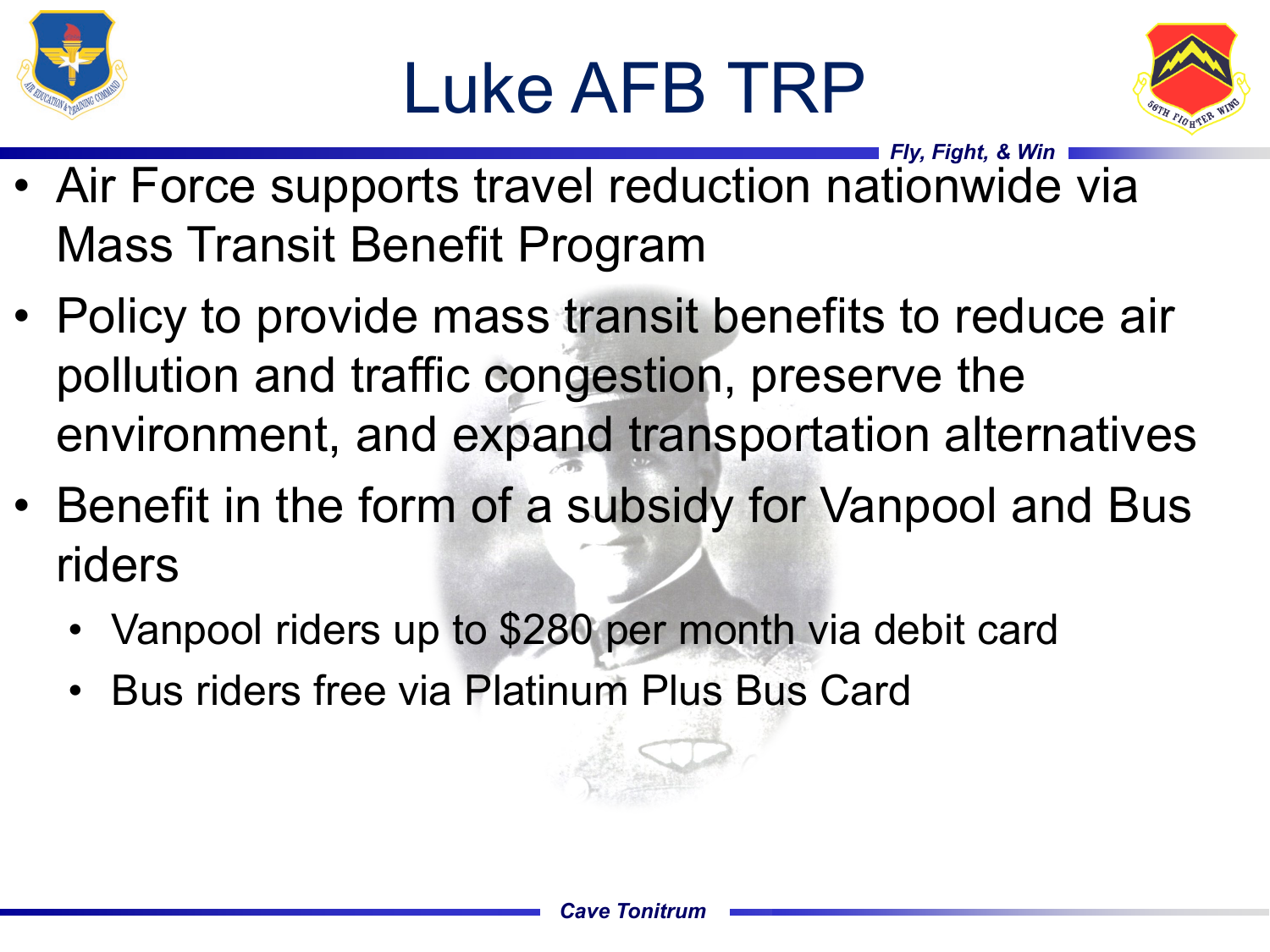



*Fly, Fight, & Win*

- Six + people
	- Currently don't require six due to COVID social distancing
- Captain and alternate
- All riders share cost of lease and fuel
- Captain allowed up to 300 miles/month personal use
- Up to \$280/month/rider via centrally loaded debit card
- Save money vs POV; fuel, insurance, maintenance
- *Relax* while someone else drives
- Faster commute via HOV lanes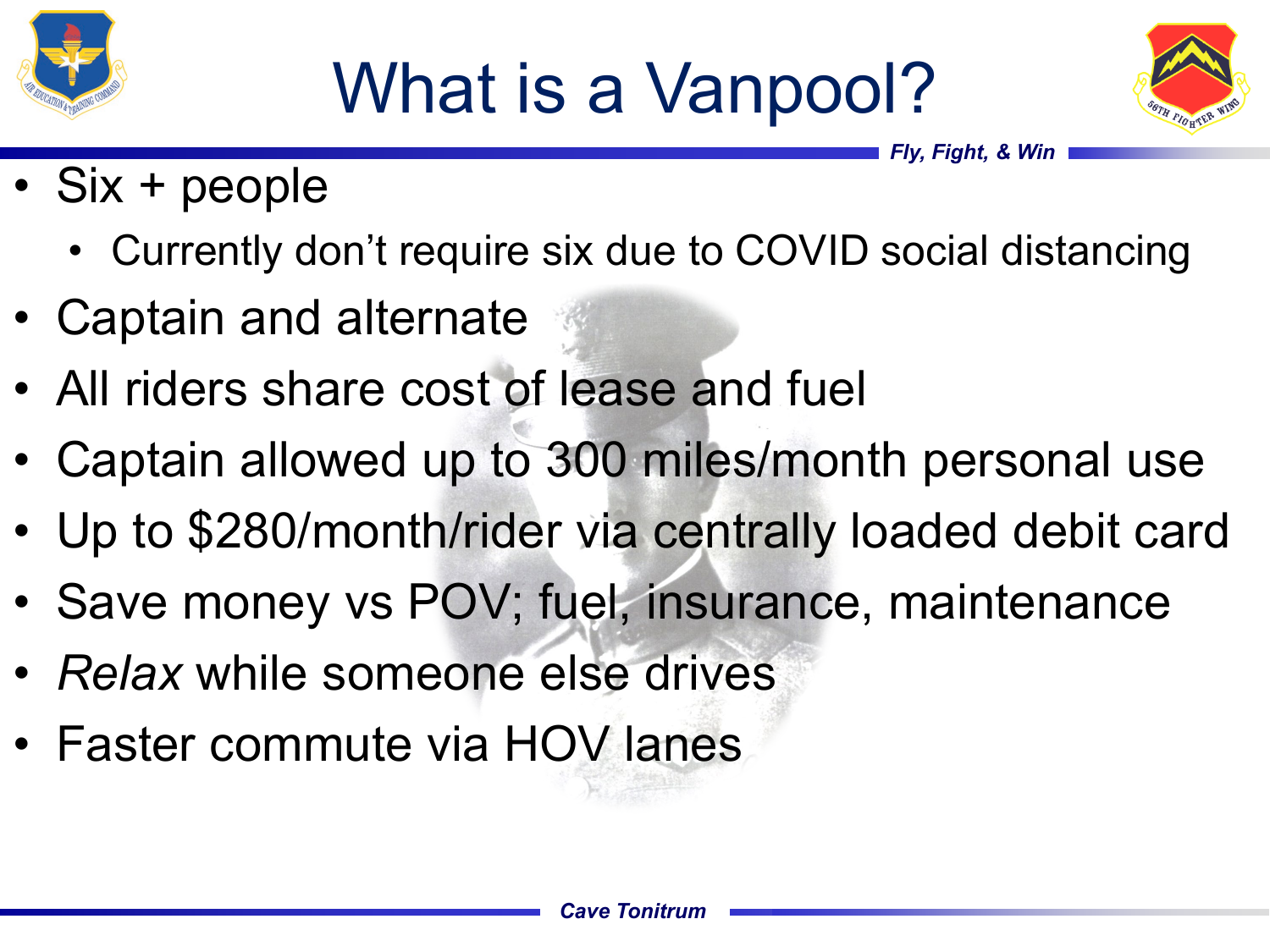





- *Fly, Fight, & Win* • Ride *Valley Metro* buses, light rail, for free anywhere in the Valley
- Bus route *70 East-South* runs along Glendale Ave & 24<sup>th</sup> Street from downtown Phoenix to Lightning Gate
	- Hourly stops at Lightning Gate
- Use the Bus Card to ride light rail anywhere in the Valley